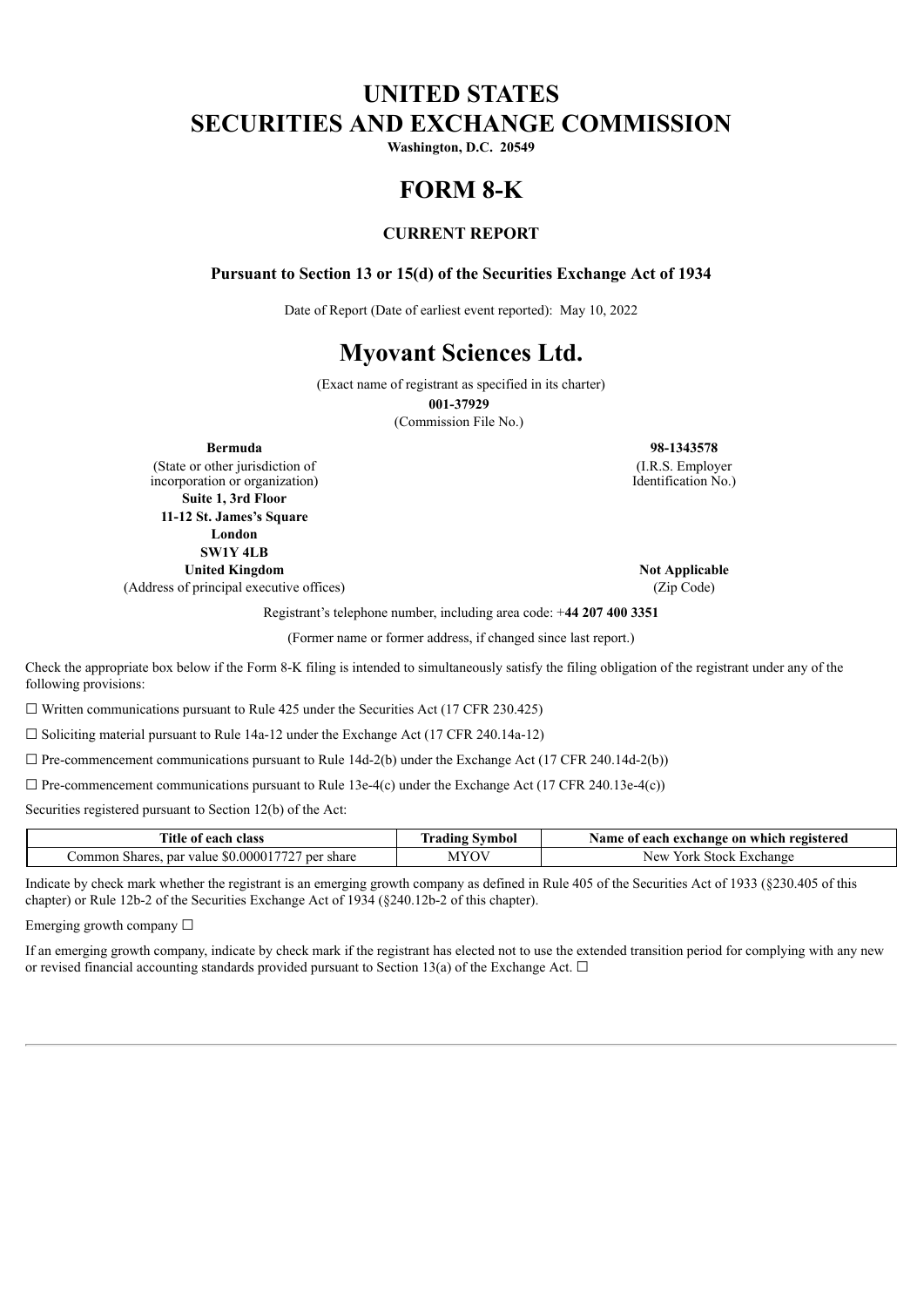#### **Item 2.02 Results of Operations and Financial Condition.**

On May 10, 2022, Myovant Sciences Ltd. (the "Registrant") issued a press release providing recent corporate updates and announcing its financial results for the three months and full fiscal year ended March 31, 2022, a copy of which is furnished pursuant to Item 2.02 as Exhibit 99.1 hereto.

In accordance with General Instruction B.2. of Form 8-K, the information in this report furnished pursuant to Item 2.02, including Exhibit 99.1 attached hereto, shall not be deemed "filed" for purposes of Section 18 of the Securities Exchange Act of 1934, as amended (the "Exchange Act"), or otherwise subject to the liability of that section, or to the liabilities of Section 11 and  $12(a)(2)$  of the Securities Act of 1933, as amended (the "Securities Act"), nor shall it be deemed incorporated by reference into any of the Registrant's filings under the Exchange Act or the Securities Act, except as expressly set forth by specific reference in such a filing.

#### **Item 9.01 Financial Statements and Exhibits.**

Exhibit Index

| Exhibit No.        | <b>Description</b>                                                                                                                                                                                  |
|--------------------|-----------------------------------------------------------------------------------------------------------------------------------------------------------------------------------------------------|
| 99.1               | Press Release of Myovant Sciences Ltd., dated May 10, 2022, "Myovant Sciences Announces Corporate Updates and Financial<br>Results for Fourth Fiscal Quarter and Fiscal Year Ended March 31, 2022." |
| 101.INS            | XBRL Instance Document - the instance document does not appear in the Interactive Data File because its XBRL tags are<br>embedded within the Inline XBRL document.                                  |
| 101.SCH<br>101.CAL | <b>XBRL Taxonomy Extension Schema</b>                                                                                                                                                               |
| 101.DEF            | <b>XBRL Taxonomy Extension Definition Linkbase</b>                                                                                                                                                  |
| 101.LAB            | <b>XBRL Taxonomy Extension Label Linkbase</b>                                                                                                                                                       |
| 101.PRE            | XBRL Taxonomy Extension Presentation Linkbase                                                                                                                                                       |
| 104                | Cover Page Interactive Data File - Formatted as Inline XBRL and contained in Exhibit 101                                                                                                            |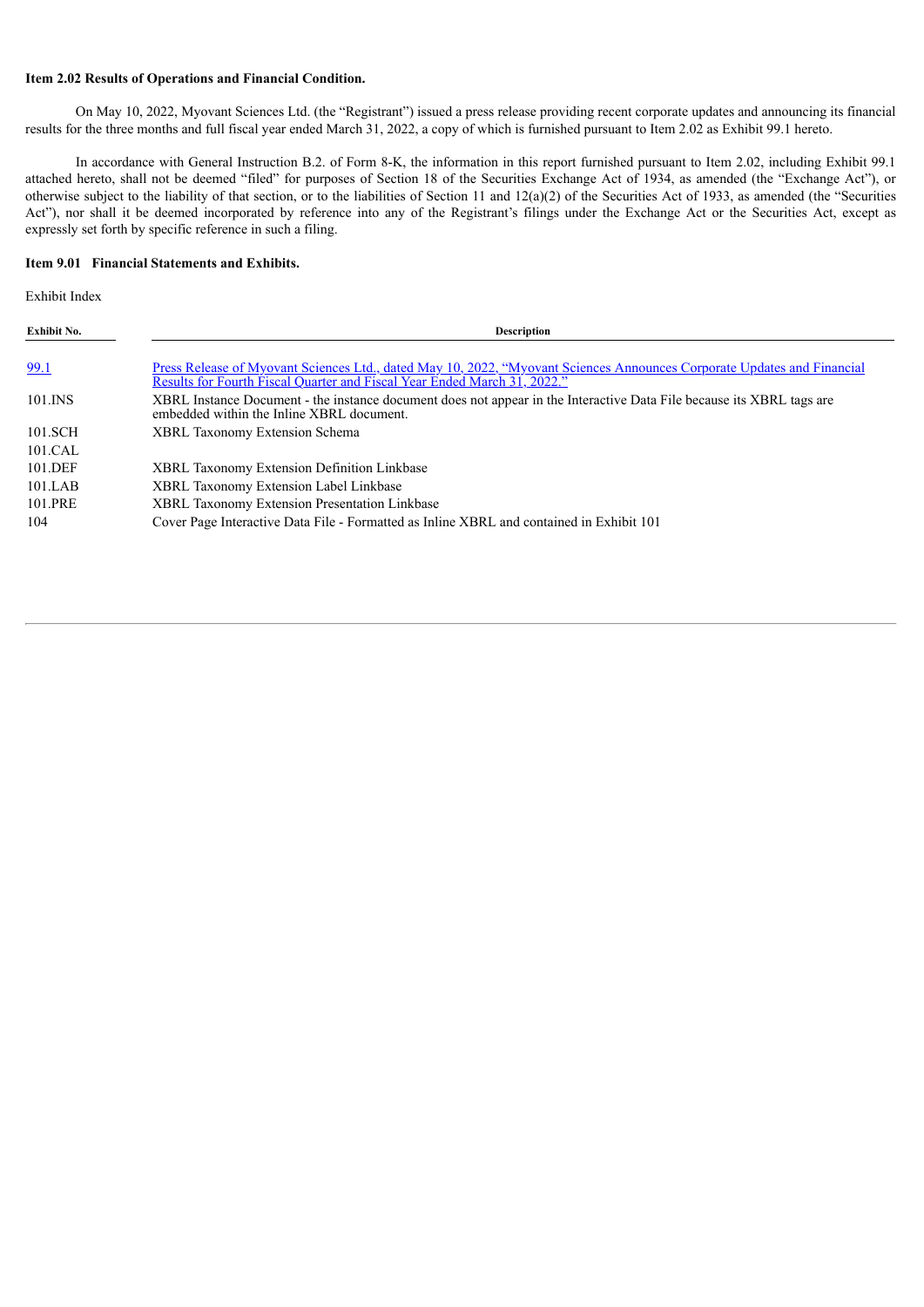# **SIGNATURES**

Pursuant to the requirements of the Securities Exchange Act of 1934, the registrant has duly caused this report to be signed on its behalf by the undersigned hereunto duly authorized.

# **Myovant Sciences Ltd.**

Date: May 10, 2022 By: /s/ Uneek Mehra

Name: Uneek Mehra Title: *Principal Financial Of icer*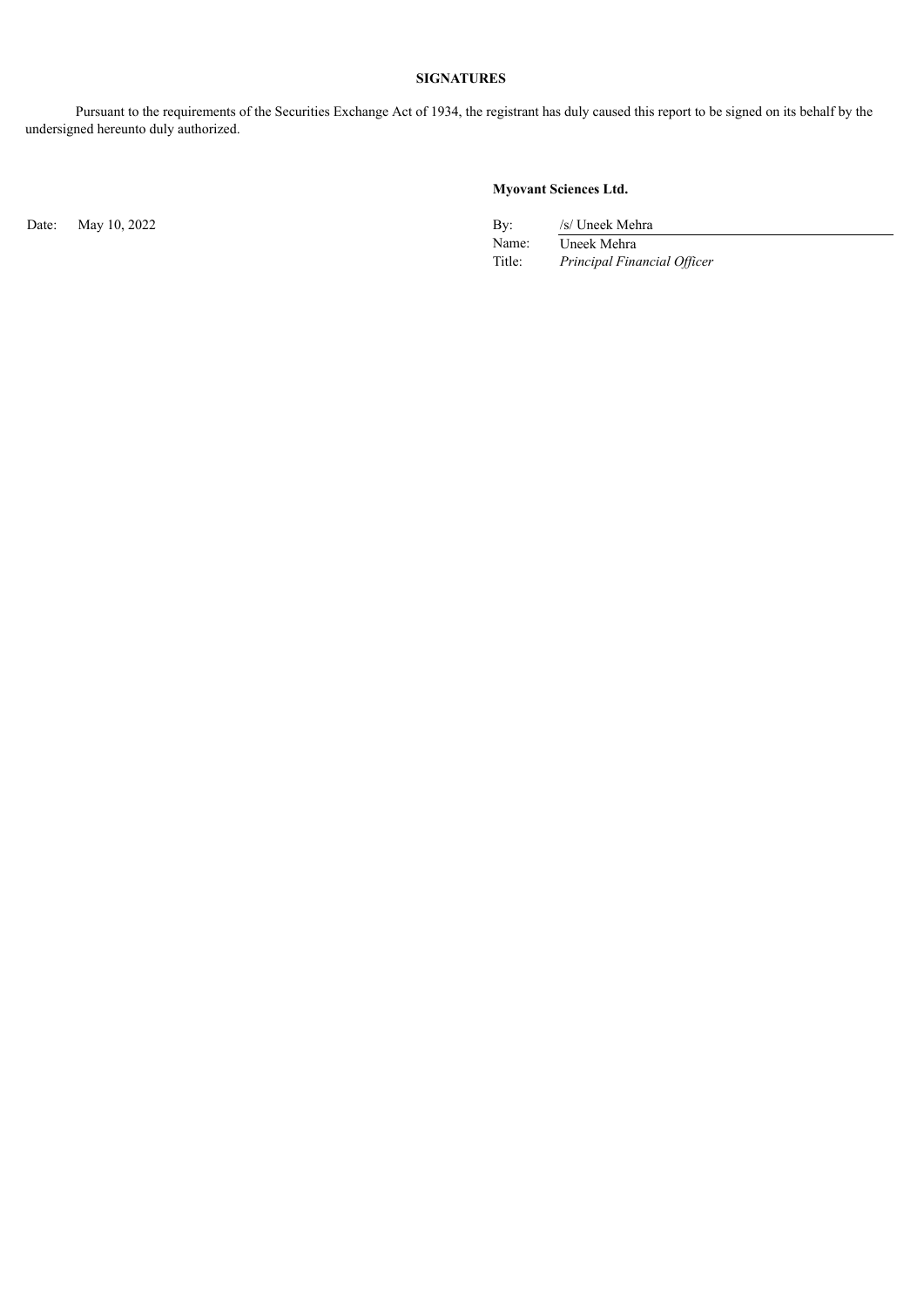<span id="page-3-0"></span>

# **Myovant Sciences Announces Corporate Updates and Financial Results for Fourth Fiscal Quarter and Fiscal Year Ended March 31, 2022**

- Fiscal year 2021 total revenue of \$231.0 million, including net product revenues of \$94.3 million; fourth fiscal quarter 2021 total *revenues of \$57.6 million, including net product revenue of \$32.4 million*
- European Commission approval of ORGOVYX<sup>®</sup> as the first and only oral androgen deprivation therapy for advanced hormone-sensitive *prostate cancer in Europe in April 2022*
- Announced exclusive license agreement with Accord Healthcare, Ltd. (Accord) to commercialize ORGOVYX in Europe; total deal value *up to \$140.5 million, inclusive of upfront payment of \$50.0 million, plus tiered royalties*
- Net product revenue from U.S. sales of ORGOVYX of \$83.0 million in fiscal year 2021; fourth fiscal quarter 2021 net product revenues of *\$29.4 million with sequential quarterly demand volume growth of 18%*
- Net product revenue from U.S. sales of MYFEMBREE® of \$6.4 million in fiscal year 2021; fourth fiscal quarter 2021 net product revenues of \$2.2 million; nearly doubling of MYFEMBREE demand volume quarter-over-quarter offset by gross-to-net seasonality
- *• ORGOVYX cumulative patients estimated at 14,500 through March 2022*
- MYFEMBREE is now the number one prescribed FDA-approved gonadotropin-releasing hormone (GnRH) antagonist therapy for the *treatment of uterine fibroids for new patients; 59% new-to-brand share in March 2022*
- Prescription Drug User Fee Act (PDUFA) goal date for MYFEMBREE for the management of moderate to severe pain associated with *endometriosis extended by FDA to August 6, 2022*
- SPIRIT long-term extension study demonstrated consistent efficacy and safety profile of MYFEMBREE over two years in women with *endometriosis-associated pain*
- Myovant remains well-capitalized with cash, cash equivalents, and marketable securities of \$434.2 million as of March 31, 2022

BASEL, Switzerland, May 10, 2022 -- Myovant Sciences (NYSE: MYOV), a biopharmaceutical company that aspires to redefine care for women and for men through purpose-driven science, empowering medicines, and transformative advocacy, today announced financial results for the fourth fiscal quarter and fiscal year ended March 31, 2022 and provided other corporate updates.

"Fiscal year 2021 was a transformative year for Myovant as we expanded ORGOVYX utilization in the U.S. and successfully launched MYFEMBREE, finishing the year with another quarter of strong demand growth. Our recent approval of ORGOVYX in Europe and partnership with Accord, coupled with our prior approval of RYEQO, will enable more patients than ever to have access to these meaningful and differentiated medicines," said David Marek, Chief Executive Officer of Myovant Sciences, Inc. Mr. Marek added, "Our strong commercial momentum, advancement of our lifecycle and business development strategies, and our financial strength position Myovant for another exciting year in fiscal year 2022."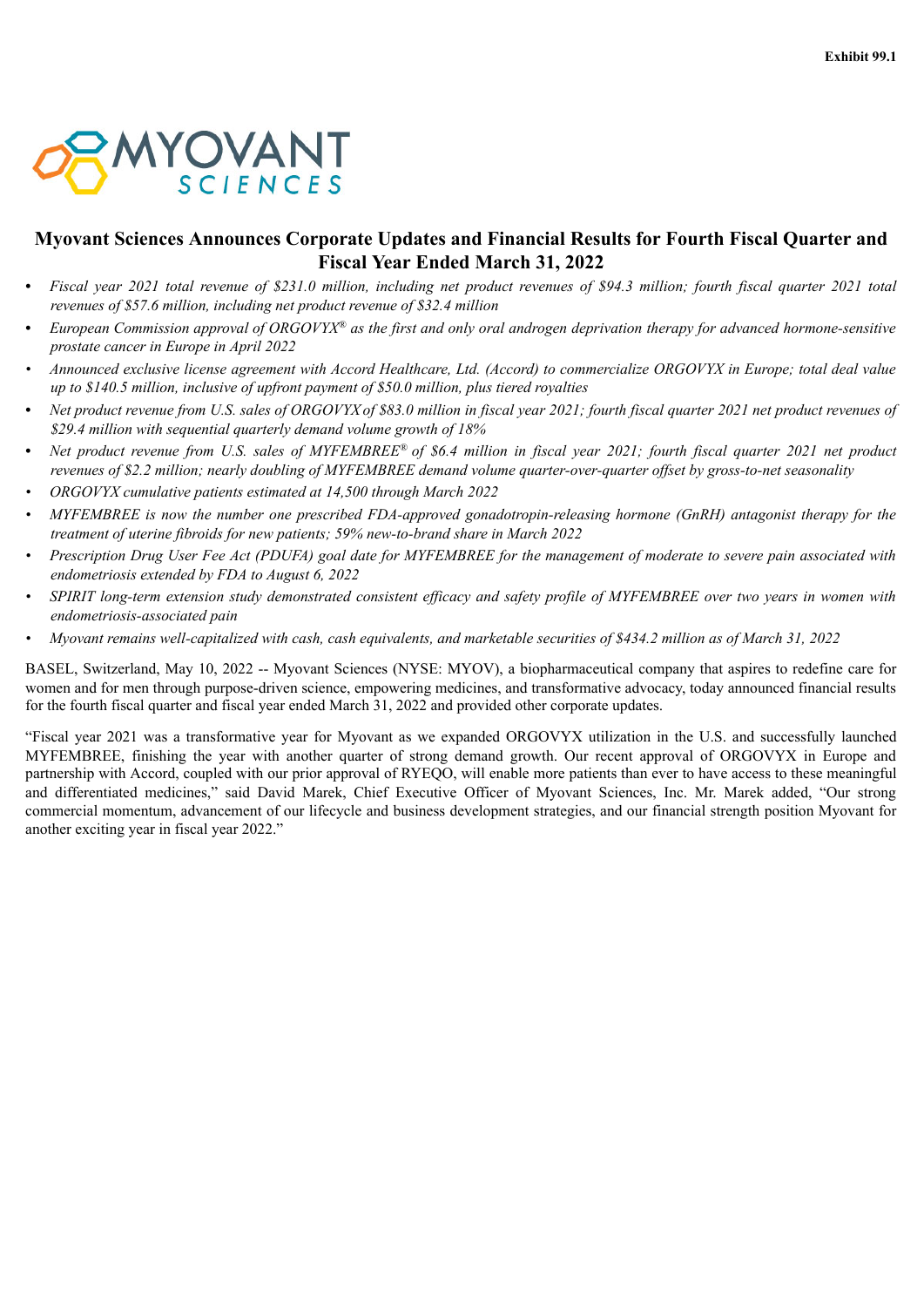### **Fourth Fiscal Quarter 2021 and Recent Corporate Updates**

#### *ORGOVYX (relugolix 120 mg)*

- *•* Fourth fiscal quarter 2021 net product revenues for ORGOVYX in the U.S. were \$29.4 million, reflecting 21% sequential net product revenue growth compared to third fiscal quarter 2021. ORGOVYX commercial demand volume grew 18% quarter-overquarter despite seasonality in patient refill patterns due to annual reset of Medicare Part D plans and payer deductibles typically seen in the beginning of the calendar year.
- *•* Approximately 3,500 new patients started treatment on ORGOVYX in the fourth fiscal quarter of 2021, reaching approximately 14,500 cumulative patients since launch.
- ORGOVYX prescriber satisfaction continues to increase and reached 73% in April 2022, reflecting the desirability of its differentiated clinical profile.
- In April 2022, the European Commission (EC) approved ORGOVYX as the first and only oral androgen deprivation therapy for advanced hormone-sensitive prostate cancer in Europe.
- In May 2022, Myovant entered into an exclusive license agreement with Accord Healthcare, Ltd. (Accord) to commercialize ORGOVYX for the treatment of advanced hormone-sensitive prostate cancer in Europe, with the right of first negotiation if Myovant decides to enter into licensing arrangements in countries in the Middle East, Africa, and India. Myovant expects an upfront payment of \$50.0 million in the first fiscal quarter 2022. Myovant is also eligible to receive up to \$90.5 million in commercial launch, salesbased, and other milestones. In addition, Myovant is eligible to receive tiered royalties from the high-teens to mid-twenties on net sales of ORGOVYX. Accord is expected to launch ORGOVYX in Europe in the second half of calendar year 2022.

#### *MYFEMBREE (relugolix 40 mg, estradiol 1.0 mg, and norethindrone acetate 0.5 mg)*

- *•* MYFEMBREE net product revenues in the fourth fiscal quarter 2021 were \$2.2 million in the U.S. MYFEMBREE commercial demand nearly doubled quarter-over-quarter. This growth was offset by a lower net price due to the January reset of commercial payer deductibles, increasing copay card benefits.
- MYFEMBREE established market leadership in new-to-brand prescription (NBRx) share among GnRH antagonist therapies FDAapproved for the treatment of uterine fibroids within 8 months of launch and exited fourth fiscal quarter 2021 with 59% market share.
- MYFEMBREE is driving total prescription growth of the GnRH antagonist for uterine fibroids class, which has grown 137% since launch of MYFEMBREE in June 2021, with 60% of MYFEMBREE prescribers being first time prescribers of a GnRH antagonist FDA-approved for the treatment of uterine fibroids.
- On May 6, 2022, Myovant and Pfizer announced that the FDA extended the PDUFA goal date to August 6, 2022 for the supplemental New Drug Application (sNDA) for MYFEMBREE for the management of moderate to severe pain associated with endometriosis to allow time to review additional analyses related to bone mineral density submitted in response to the FDA's information request. No new clinical data was requested by the FDA. The submission of the additional analyses has been determined by the FDA to constitute a Major Amendment to the sNDA, resulting in an extension of the PDUFA goal date.
- Data from the SPIRIT long-term extension study demonstrated clinically meaningful improvements in dysmenorrhea (84.8% of patients) and non-menstrual pain (75.8% of patients) over two years in women with endometriosis-associated pain. The safety profile during the second year of treatment, including bone mineral density, was consistent with that observed during the first year with no new safety signals identified.

#### **Expected Upcoming Milestones**

• Myovant expects the FDA decision for the MYFEMBREE sNDA seeking approval for the management of moderate to severe pain associated with endometriosis by its extended PDUFA goal date of August 6, 2022. FDA approval would trigger a \$100.0 million milestone payment from Pfizer. If approved by the PDUFA goal date, Myovant and Pfizer expect to launch MYFEMBREE in the U.S. in endometriosis in August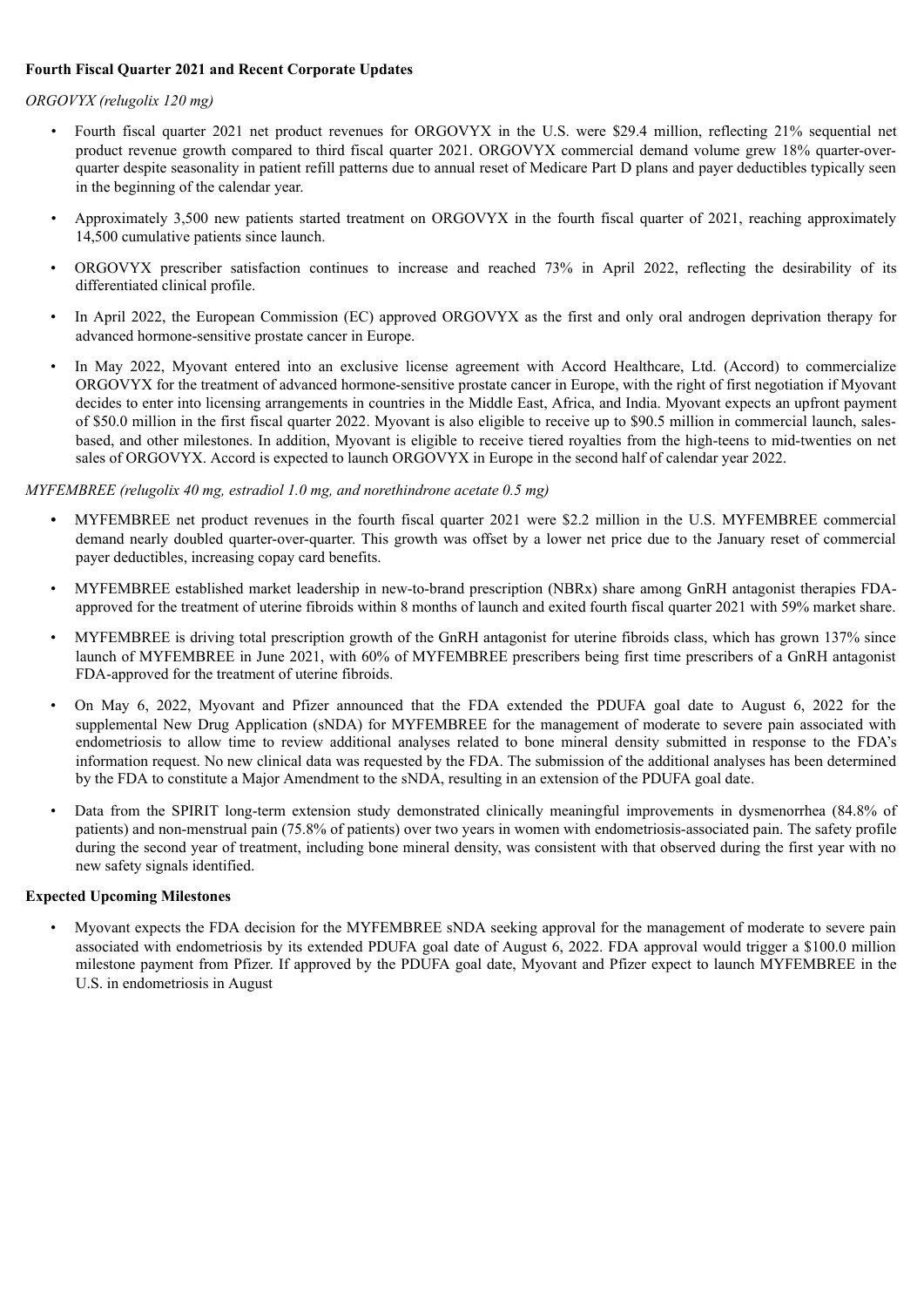2022. This indication would utilize the same dosage, formulation, administration, and branding as MYFEMBREE that was previously approved by the FDA in May 2021 for the management of heavy menstrual bleeding associated with uterine fibroids.

- European Medicines Agency regulatory submission for RYEQO for the treatment of women with endometriosis-associated pain is expected in calendar year 2022. Gedeon Richter Plc. (Richter) will be the sponsor.
- Myovant expects to submit New Drug Submissions to Health Canada seeking marketing approval for ORGOVYX for advanced prostate cancer, MYFEMBREE for heavy menstrual bleeding associated with uterine fibroids, and MYFEMBREE for the treatment of endometriosis-associated pain in Canada in calendar year 2022.
- Myovant expects to present additional details around two-year data from the SPIRIT long-term extension study at a scientific conference in mid-calendar year 2022.
- Accord is expected to launch ORGOVYX for the treatment of advanced hormone-sensitive prostate cancer in Europe in the second half of calendar year 2022.

#### **Fourth Fiscal Quarter and Fiscal Year Ended March 31, 2022 Financial Summary**

**Total revenues** for the three months ended March 31, 2022, and 2021 were \$57.6 million and \$24.6 million, respectively. Total revenues for the year ended March 31, 2022, and 2021 were \$231.0 million and \$59.3 million, respectively.

- **• Product revenue, net** for the three months and year ended March 31, 2022, were \$32.4 million and \$94.3 million, respectively, compared to \$3.6 million for both the three months and year ended March 31, 2021. Product revenue, net consisted of the following:
	- Product revenue, net from sales of ORGOVYX in the U.S. for the three months and year ended March 31, 2022, were \$29.4 million and \$83.0 million, respectively, compared to \$3.6 million for both the three months and year ended March 31, 2021. ORGOVYX was launched in the U.S. in January 2021.
	- Product revenue, net from sales of MYFEMBREE in the U.S. for the three months and year ended March 31, 2022, were \$2.2 million and \$6.4 million, respectively. There was no such revenue in the year ago periods. MYFEMBREE was launched in the U.S in June 2021.
	- Product revenue, net related to product supply to Richter for the three months and year ended March 31, 2022, were \$0.7 million and \$4.7 million, respectively. Product revenue, net related to royalties on net sales of RYEQO in Richter's Territory for the three months and year ended March 31, 2022, were \$0.1 million and \$0.3 million, respectively. There was no such revenue in the year ago periods.
- **Pfizer collaboration revenue** for the three months and year ended March 31, 2022 was \$25.1 million and \$105.0 million, respectively, reflecting the partial recognition of the upfront payment Myovant received from Pfizer upon entering into the Pfizer Collaboration and License Agreement in December 2020 and of the regulatory milestone payment from Pfizer that was triggered upon the FDA approval of MYFEMBREE for the management of heavy menstrual bleeding associated with uterine fibroids in May 2021. Pfizer collaboration revenue for the three months and year ended March 31, 2021, was \$21.0 million and \$22.4 million, respectively, reflecting the partial recognition of the upfront payment received from Pfizer.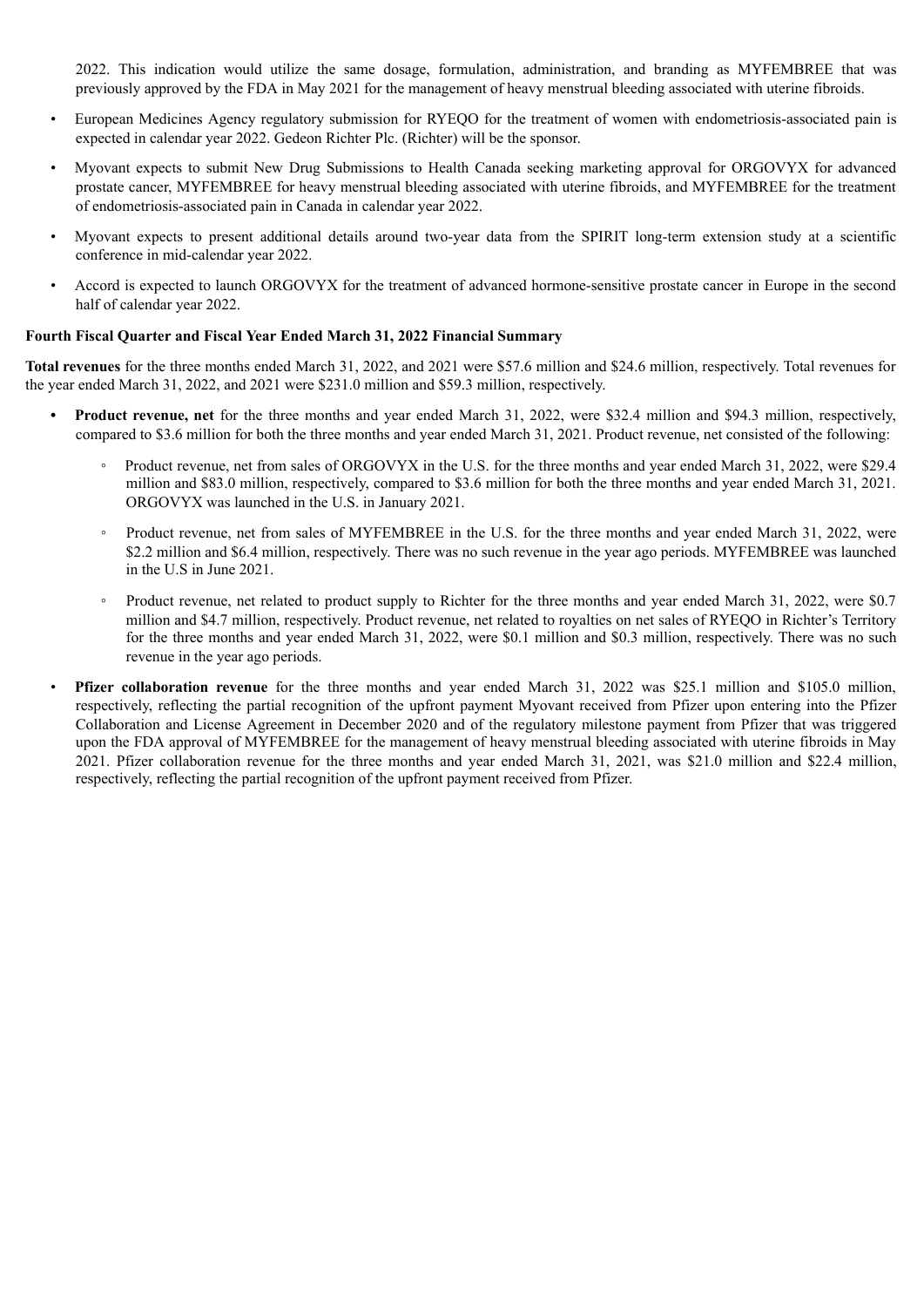*•* **Richter license and milestone revenue** for the year ended March 31, 2022, was \$31.7 million, reflecting the recognition of the remaining \$16.7 million of previously deferred revenue as a result of Myovant's delivery of the remaining substantive relugolix combination tablet data packages to Richter pursuant to the Richter Development and Commercialization Agreement, and the \$15.0 million regulatory milestone payment triggered by the EC approval of RYEQO for the uterine fibroids indication. Richter license and milestone revenue for the year ended March 31, 2021, was \$33.3 million, reflecting the partial recognition of revenue associated with the \$40.0 million upfront payment and a \$10.0 million regulatory milestone payment received from Richter under the Richter Development and Commercialization Agreement. There was no Richter license and milestone revenue for the three months ended March 31, 2022, and 2021.

**Cost of product revenue** for the three months and year ended March 31, 2022, was \$3.6 million and \$11.5 million, respectively, compared to \$0.3 million for both the three months and year ended March 31, 2021, related to the cost of goods sold and royalty expense payable to Takeda pursuant to the Takeda License Agreement. The increase in cost of product revenue in the fiscal year 2021 periods was due to an increase in cost of goods sold and royalty expense to Takeda as a result of higher sales of ORGOVYX in the U.S. during the fiscal 2021 periods, as well as sales of MYFEMBREE in the U.S., which began in June 2021, and sales of product supply to Richter, which began in the three months ended September 30, 2021.

**Collaboration expense to Pfizer** for the three months and year ended March 31, 2022, was \$14.1 million and \$40.0 million, respectively, compared to \$1.7 million for both the three months and year ended March 31, 2021, reflecting Pfizer's 50% share of net profits from sales of ORGOVYX and MYFEMBREE in the U.S., pursuant to the Pfizer Collaboration and License Agreement. The increase in collaboration expense to Pfizer in the fiscal 2021 periods was due to an increase in net profits generated from sales of ORGOVYX in the U.S., as well as net profits generated from sales of MYFEMBREE in the U.S., for which there were no such MYFEMBREE net profits in the year ago periods.

**Selling, general and administrative (SG&A)** expenses for the three months ended March 31, 2022, and 2021 were \$67.2 million and \$78.0 million, respectively. The decrease in SG&A expenses primarily reflects lower share-based compensation as the three months ended March 31, 2021 included incremental expense of \$25.7 million related to the acceleration, modification, and remeasurement of Myovant's former Principal Executive Officer's equity awards, which did not recur in the three months ended March 31, 2022, partially offset by higher expenses to support the ORGOVYX and MYFEMBREE U.S. launches, including higher personnel-related costs due to the hiring of Myovant's commercial operations, marketing, and market access teams, as well as the oncology and women's health sales forces. SG&A expenses for the year ended March 31, 2022, and 2021 were \$259.4 million and \$181.4 million, respectively. The increase in SG&A expenses was primarily due to higher expenses to support the ORGOVYX and MYFEMBREE U.S. launches, including higher personnelrelated costs. These costs were partially offset by lower share-based compensation.

**Research and development (R&D)** expenses for the three months ended March 31, 2022, and 2021 were \$24.5 million and \$21.6 million, respectively. The increase in R&D expenses primarily reflects an increase in personnel expenses due to an increase in medical affairs and other personnel to support the U.S. launches of ORGOVYX and MYFEMBREE, partially offset by a reduction in clinical study costs due to the completion and wind down of Myovant's Phase 3 LIBERTY, HERO, and SPIRIT studies. R&D expenses for the year ended March 31, 2022, and 2021 were \$107.4 million and \$136.7 million, respectively. The decrease in R&D expenses primarily reflects a reduction in clinical study costs as a result of the completion and wind down of Myovant's Phase 3 LIBERTY, HERO, and SPIRIT studies, as well as higher cost sharing with Pfizer for certain R&D expenses in the year ended March 31, 2022. In addition, the year ended March 31, 2021, included regulatory submission fees for Myovant's initial NDA filings for ORGOVYX and MYFEMBREE, which did not recur during the year ended March 31, 2022.

**Interest expense** for both the three months ended March 31, 2022, and 2021 was \$3.5 million, and was primarily related to the Sumitomo Pharma Loan Agreement. Interest expense for the year ended March 31, 2022, and 2021 was \$14.0 million and \$10.4 million, respectively. The increase in interest expense was primarily driven by a higher outstanding balance under the Sumitomo Pharma Loan Agreement during the year ended March 31, 2022, as well as higher accretion of the financing component of the cost share advance from Pfizer, which began in the fourth quarter of the year ended March 31, 2021.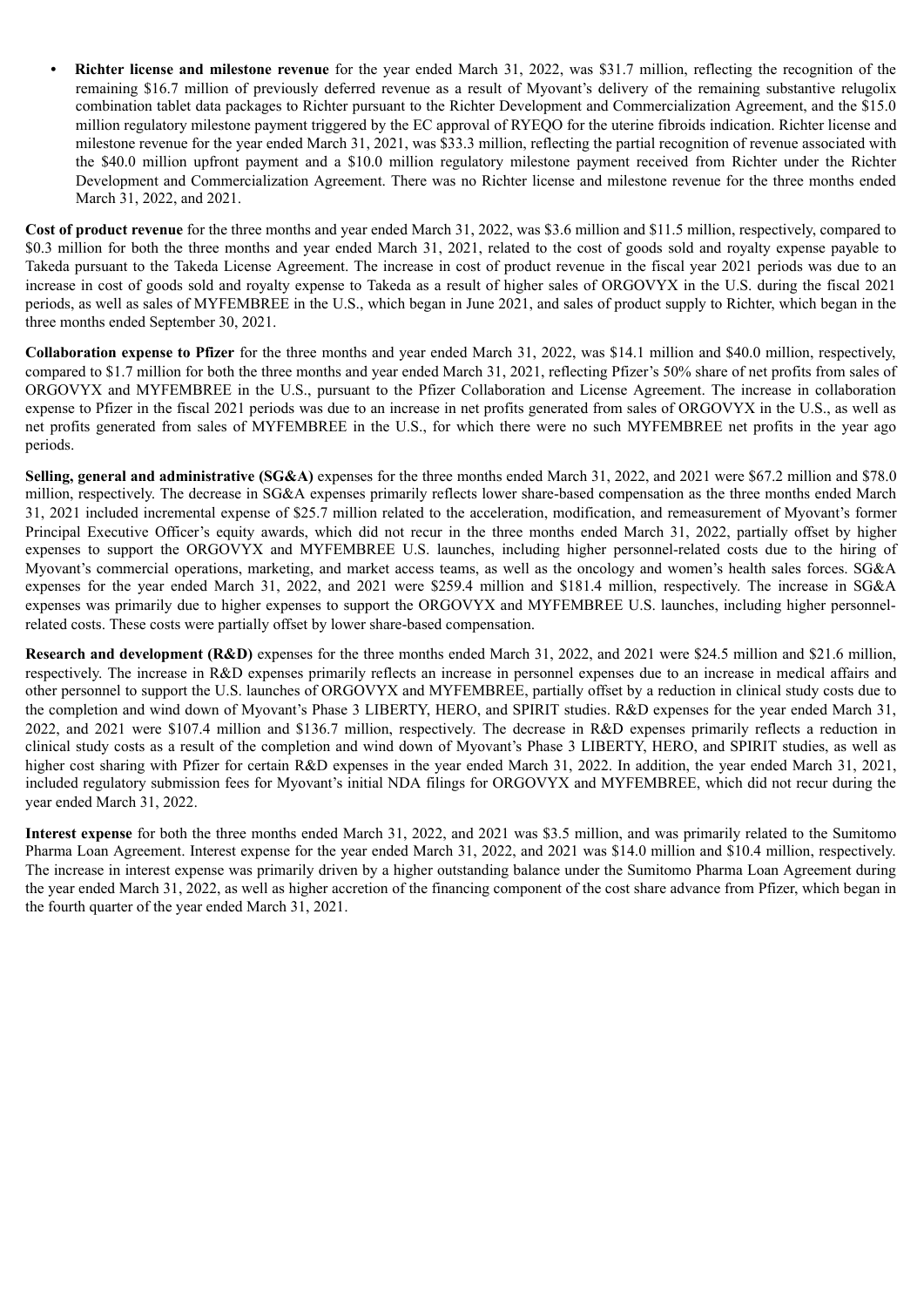**Foreign exchange loss (gain)** for the three months ended March 31, 2021, was a loss of less than \$0.1 million, and for the year ended March 31, 2021, was a gain of \$16.2 million, primarily as a result of the impact of fluctuations in the foreign currency exchange rate between the Swiss franc and the U.S. dollar on Myovant's outstanding balance under the Sumitomo Pharma Loan Agreement. As a result of a change in the functional currency of Myovant's wholly-owned subsidiary in Switzerland, Myovant Sciences GmbH, from the Swiss franc to the U.S. dollar in December 2020, Myovant is no longer exposed to significant foreign currency gains or losses.

**Net loss** for the three months ended March 31, 2022, was \$59.3 million compared to \$81.4 million for the year ago period. Net loss for the year ended March 31, 2022, was \$206.0 million compared to \$255.1 million for the year ago period. On a per common share basis, net loss was \$0.63 and \$0.89 for the three months ended March 31, 2022, and 2021, respectively, and \$2.22 and \$2.83, for the years ended March 31, 2022, and 2021, respectively.

**Capital resources:** Cash, cash equivalents, marketable securities, and amounts available under the Sumitomo Pharma Loan Agreement totaled \$475.5 million as of March 31, 2022, and consisted of \$434.2 million of cash, cash equivalents, and marketable securities and \$41.3 million of available borrowing capacity under the Sumitomo Pharma Loan Agreement.

#### **Conference Call**

As previously announced, Myovant will hold a webcast and conference call at 8:30 a.m. Eastern Time (5:30 a.m. Pacific Time) today, May 10, 2022, to discuss financial results for its fourth fiscal quarter and fiscal year ended March 31, 2022 and corporate updates. Investors and the general public may access a live webcast of the call by visiting the investor relations page of Myovant's website at investors.myovant.com. Institutional investors and analysts may also participate in the conference call by dialing 1-800-891-3840 in the U.S. or +1-785-424-1677 from outside the U.S. and reference password MYOVQ421. A replay of the webcast, along with the earnings press release and presentation materials, can be found on Myovant's investor relations website for a period of one year.

# **About Relugolix**

Relugolix is a once-daily, oral gonadotropin-releasing hormone (GnRH) receptor antagonist that reduces testicular testosterone, a hormone known to stimulate the growth of prostate cancer, and ovarian estradiol, a hormone known to stimulate the growth of uterine fibroids and endometriosis. ORGOVYX<sup>®</sup> (relugolix, 120 mg) was approved in the U.S. by the FDA in December 2020 as the first and only oral GnRH receptor antagonist for the treatment of adult patients with advanced prostate cancer. In April 2022, the European Commission approved ORGOVY $X^{\otimes}$  (relugolix, 120 mg) as the first and only oral GnRH receptor antagonist for the treatment of adult patients with advanced hormone-sensitive prostate cancer in Europe. MYFEMBREE® (relugolix 40 mg, estradiol 1.0 mg, and norethindrone acetate 0.5 mg) was approved in the U.S. by the FDA in May 2021 as the first and only once-daily oral treatment for the management of heavy menstrual bleeding associated with uterine fibroids in premenopausal women, with a treatment duration of up to 24 months. In July 2021, the European Commission, and in August 2021, the United Kingdom (U.K.) Medicines and Healthcare products Regulatory Agency (MHRA), approved  $RYEQO<sup>®</sup>$  (relugolix 40 mg, estradiol 1.0 mg, and norethindrone acetate 0.5 mg) for the treatment of moderate to severe symptoms of uterine fibroids in adult women of reproductive age, with no limitation for duration of use. In September 2021, the FDA accepted to review Myovant's supplemental New Drug Application (sNDA) for MYFEMBREE for the management of moderate to severe pain associated with endometriosis. On May 6, 2022, Myovant and Pfizer announced that the FDA extended the Prescription Drug User Fee Act (PDUFA) goal date for this sNDA to August 6, 2022. MYFEMBREE is also being assessed for contraceptive efficacy in women with endometriosis or uterine fibroids who are 18 to 50 years of age and at risk for pregnancy.

# **About Myovant Sciences**

Myovant Sciences aspires to redefine care for women and for men through purpose-driven science, empowering medicines, and transformative advocacy. Founded in 2016, Myovant has executed five successful Phase 3 clinical trials across oncology and women's health leading to two regulatory approvals by the U.S. Food and Drug Administration (FDA) for men with advanced prostate cancer and women with heavy menstrual bleeding associated with uterine fibroids, respectively. Myovant also has received regulatory approvals by the European Commission (EC) for women with symptomatic uterine fibroids and for men with advanced hormone-sensitive prostate cancer. Myovant has a supplemental New Drug Application in endometriosis-associated pain under review with the FDA. Myovant also is conducting a Phase 3 study to evaluate the prevention of pregnancy in women with uterine fibroids or endometriosis. Myovant also is developing MVT-602, an investigational oligopeptide kisspeptin-1 receptor agonist, which has completed a Phase 2a study for female infertility as part of assisted reproduction. Sumitovant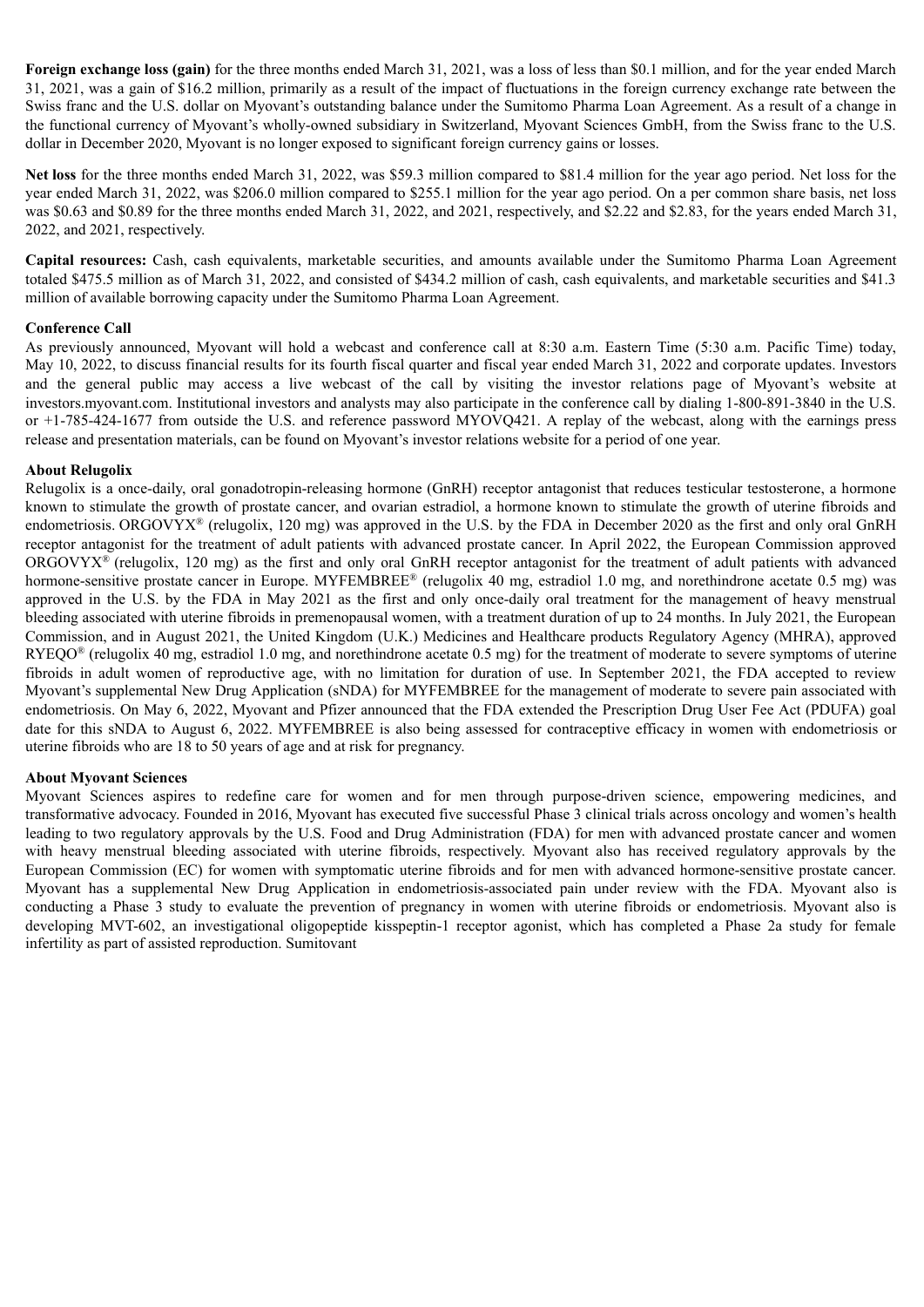Biopharma, Ltd., a wholly owned subsidiary of Sumitomo Pharma Co., Ltd., is Myovant's majority shareholder. For more information, please visit www.myovant.com. Follow @Myovant on Twitter and LinkedIn.

#### **About Sumitovant Biopharma Ltd.**

Sumitovant is a global biopharmaceutical company leveraging data-driven insights to rapidly accelerate development of new potential therapies for unmet patient conditions. Through its unique portfolio of wholly-owned "Vant" subsidiaries—Urovant, Enzyvant, Spirovant, Altavant—and use of embedded computational technology platforms to generate business and scientific insights, Sumitovant has supported the development of FDA-approved products and advanced a promising pipeline of early through late-stage investigational assets for other serious conditions. Sumitovant, a wholly-owned subsidiary of Sumitomo Pharma, is also the majority-shareholder of Myovant (NYSE: MYOV). For more information, please visit Sumitovant's website at https://www.sumitovant.com.

#### **About Sumitomo Pharma Co., Ltd.**

Sumitomo Pharma is among the top-ten listed pharmaceutical companies in Japan, operating globally in major pharmaceutical markets, including Japan, the U.S., China, and other Asian countries with more than 7,000 employees worldwide. Sumitomo Pharma defines its corporate mission as "To broadly contribute to society through value creation based on innovative research and development activities for the betterment of healthcare and fuller lives of people worldwide." Additional information about Sumitomo Pharma is available through its corporate website at https://www.sumitomo-pharma.com.

#### **Forward-Looking Statements**

This press release contains forward-looking statements within the meaning of the Private Securities Litigation Reform Act of 1995. In this press release, forward-looking statements include, but are not limited to, all statements reflecting Myovant Sciences' expectations, including but not limited to: Myovant's expectations of the success of commercialization of its approved drug products; statements with respect to expectations of patients' access to Myovant's medicines and Myovant's positioning for fiscal year 2022 in Mr. Marek's quote; Myovant's expectation to receive from Accord an upfront payment in the first fiscal quarter 2022, commercial launch, sales-based, and other milestones, and tiered royalties from the high-teens to mid-twenties on net sales of ORGOVYX; the commercial launch of ORGOVYX in Europe by Accord in the second half of calendar year 2022; and the statements under the caption "Expected Upcoming Milestones."

Myovant Sciences' forward-looking statements are based on management's current expectations and beliefs and are subject to a number of risks, uncertainties, assumptions, and other factors known and unknown that could cause actual results and the timing of certain events to differ materially from future results expressed or implied by the forward-looking statements, including unforeseen circumstances or other disruptions to normal business operations arising from or related to the COVID-19 pandemic and the conflict in Ukraine. Myovant Sciences cannot assure you that the events and circumstances reflected in the forward-looking statements will be achieved or occur and actual results could differ materially from those expressed or implied by these forward-looking statements. Factors that could materially affect Myovant Sciences' operations and future prospects or which could cause actual results to differ materially from expectations include, but are not limited to, the risks and uncertainties listed in Myovant Sciences' filings with the United States Securities and Exchange Commission (SEC), including under the heading "Risk Factors" in Myovant Sciences' Quarterly Report on Form 10-Q filed on January 26, 2022, as such risk factors may be amended, supplemented, or superseded from time to time. These risks are not exhaustive. New risk factors emerge from time to time and it is not possible for Myovant Sciences' management to predict all risk factors, nor can Myovant Sciences assess the impact of all factors on its business or the extent to which any factor, or combination of factors, may cause actual results to differ materially from those contained in any forward-looking statements. You should not place undue reliance on the forward-looking statements in this press release, which speak only as of the date hereof, and, except as required by law, Myovant Sciences undertakes no obligation to update these forwardlooking statements to reflect events or circumstances after the date of such statements.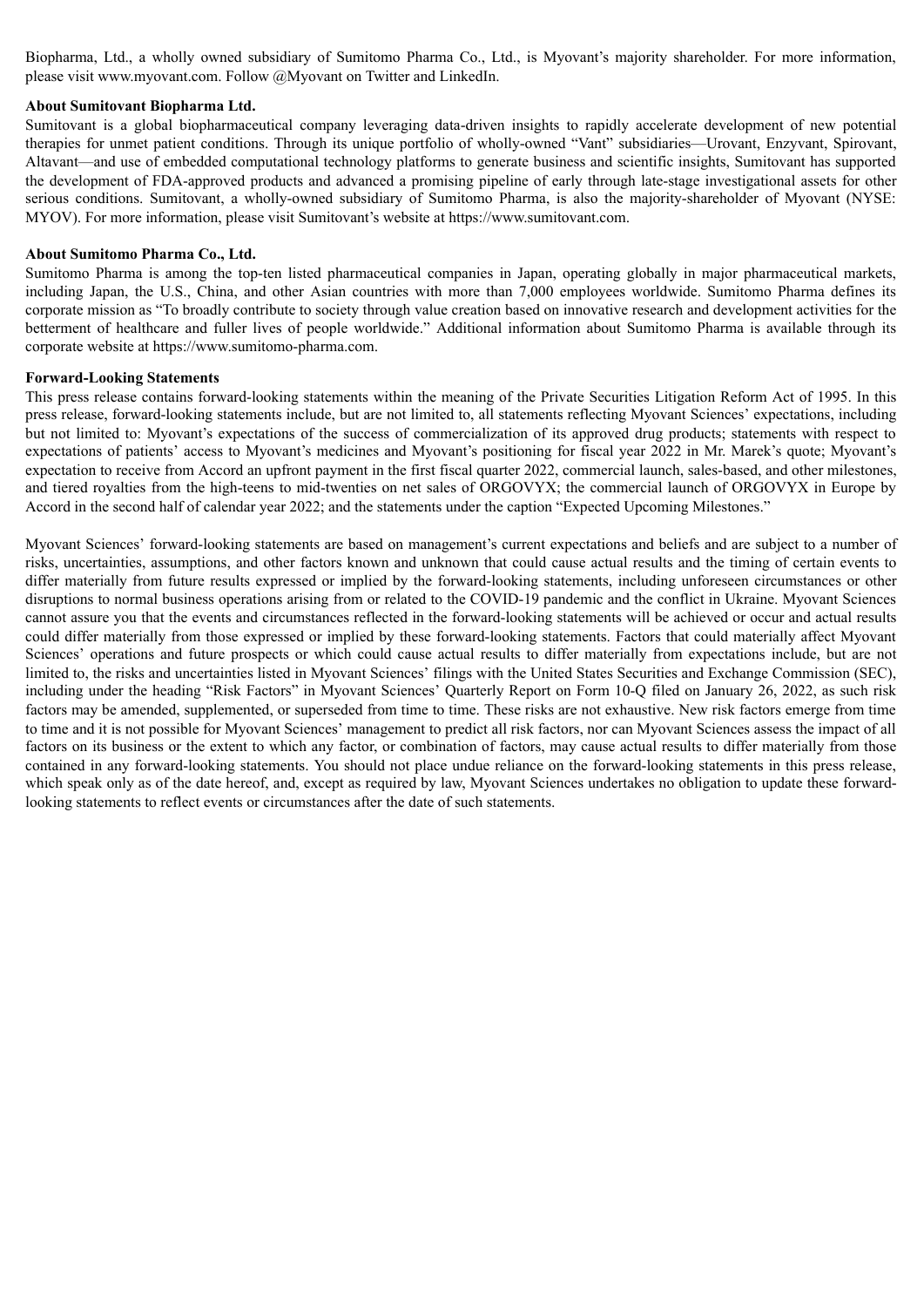# **MYOVANT SCIENCES LTD. Condensed Consolidated Statements of Operations**

*(Unaudited, in thousands, except share and per share data)*

|                                                                 | Three Months Ended March 31, |                |              | Year Ended March 31, |               |            |               |            |
|-----------------------------------------------------------------|------------------------------|----------------|--------------|----------------------|---------------|------------|---------------|------------|
|                                                                 |                              | 2022           |              | 2021                 |               | 2022       |               | 2021       |
| Revenues:                                                       |                              |                |              |                      |               |            |               |            |
| Product revenue, net                                            | \$                           | 32,424         | - S          | $3,630$ \$           |               | 94,309     | \$            | 3,630      |
| Pfizer collaboration revenue                                    |                              | 25,143         |              | 20,975               |               | 104,996    |               | 22,354     |
| Richter license and milestone revenue                           |                              |                |              |                      |               | 31,667     |               | 33,333     |
| Total revenues                                                  |                              | 57,567         |              | 24,605               |               | 230,972    |               | 59,317     |
| Operating costs and expenses:                                   |                              |                |              |                      |               |            |               |            |
| Cost of product revenue                                         |                              | 3,613          |              | 301                  |               | 11,510     |               | 301        |
| Collaboration expense to Pfizer                                 |                              | 14,129         |              | 1,664                |               | 40,041     |               | 1,664      |
| Selling, general and administrative $(1)$                       |                              | 67,246         |              | 78,036               |               | 259,364    |               | 181,423    |
| Research and development <sup>(1)</sup>                         |                              | 24,517         |              | 21,553               |               | 107,403    |               | 136,713    |
| Total operating costs and expenses                              |                              | 109,505        |              | 101,554              |               | 418,318    |               | 320,101    |
| Loss from operations                                            |                              | (51, 938)      |              | (76, 949)            |               | (187, 346) |               | (260, 784) |
| Interest expense                                                |                              | 3,493          |              | 3,493                |               | 13,971     |               | 10,401     |
| Interest income                                                 |                              | (136)          |              | (33)                 |               | (384)      |               | (211)      |
| Foreign exchange loss (gain)                                    |                              |                |              | $\overline{2}$       |               |            |               | (16, 176)  |
| Loss before income taxes                                        |                              | (55, 295)      |              | (80, 411)            |               | (200, 933) |               | (254, 798) |
| Income tax expense                                              |                              | 3,990          |              | 952                  |               | 5,048      |               | 336        |
| Net loss                                                        | \$                           | $(59, 285)$ \$ |              | (81, 363)            | $\$$          | (205,981)  | $\mathbb{S}$  | (255, 134) |
| Net loss per common share - basic and diluted                   | $\boldsymbol{\mathsf{S}}$    | $(0.63)$ \$    |              | $(0.89)$ \$          |               | (2.22)     | <sup>\$</sup> | (2.83)     |
| Weighted average common shares outstanding - basic and diluted  |                              | 94,397,965     |              | 91,018,204           |               | 92,974,887 |               | 90,036,459 |
| <sup>(1)</sup> Includes the following share-based compensation: |                              |                |              |                      |               |            |               |            |
| Selling, general and administrative                             | \$                           | 4,787 \$       |              | 28,941 \$            |               | 22,918 \$  |               | 39,627     |
| Research and development                                        |                              | 3,817          |              | 2,989                |               | 16,010     |               | 14,049     |
| Total share-based compensation                                  | $\$$                         | 8,604          | $\mathbb{S}$ | 31,930               | $\$$          | 38,928     | $\mathbb{S}$  | 53,676     |
| Revenue components are as follows:                              |                              |                |              |                      |               |            |               |            |
| Product revenue, net:                                           |                              |                |              |                      |               |            |               |            |
| <b>ORGOVYX</b>                                                  | \$                           | 29,424         | $\$$         | 3,630                | $\mathcal{S}$ | 82,959     | $\mathcal{S}$ | 3,630      |
| <b>MYFEMBREE</b>                                                |                              | 2,222          |              |                      |               | 6,355      |               |            |
| Richter product supply and royalties                            |                              | 778            |              |                      |               | 4,995      |               |            |
| Total product revenue, net                                      |                              | 32,424         |              | 3,630                |               | 94,309     |               | 3,630      |
| Pfizer collaboration revenue:                                   |                              |                |              |                      |               |            |               |            |
| Amortization of upfront payment                                 |                              | 20,975         |              | 20,975               |               | 83,897     |               | 22,354     |
| Amortization of regulatory milestone                            |                              | 4,168          |              |                      |               | 21,099     |               |            |

Total Pfizer collaboration revenue 25,143 20,975 104,996 22,354 Richter license and milestone revenue  $\frac{-}{\$}$   $\frac{-}{57,567}$   $\frac{-}{\$}$   $\frac{31,667}{230,972}$   $\frac{33,333}{\$}$ <br>Total revenues Total revenues 8 57,567 \$ 24,605 \$ 230,972 \$ 59,317